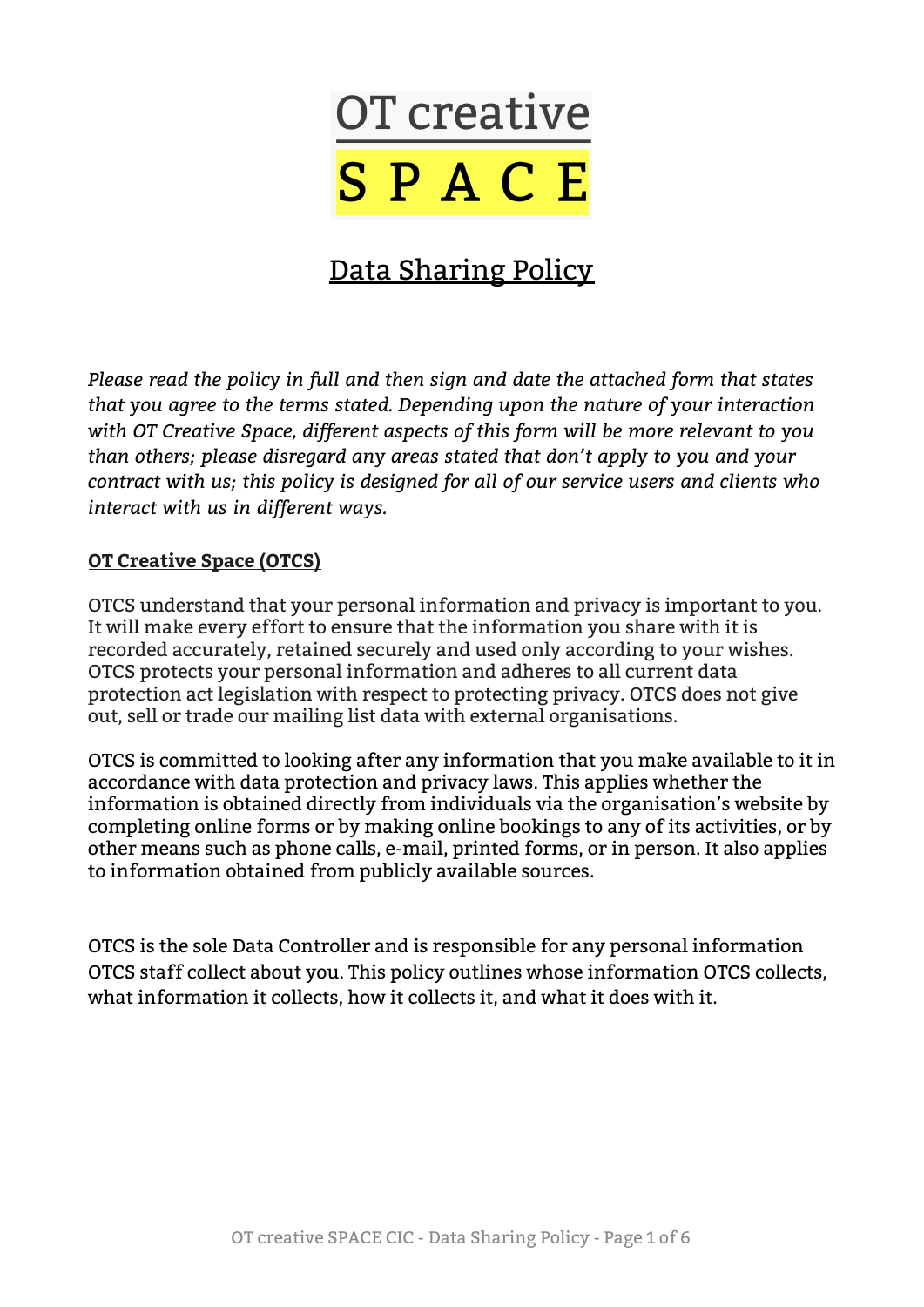## **Personal data**

## **Whose information does OTCS collect?**

OTCS collects personal information about the following categories of people:

- Audiences attending all of our events via signing in sheets
- Subscribers to our mailing list (more details on nature of our mailing list in 'What We Do With The Information' chapter);
- Donors, funders and sponsors;
- People engaging the OTCS team for project specific consultancy work;
- Organisations who wish to Partner OTCS for projects or programmes of work
- Schools and groups who interact with OTCS Arts Award projects;
- Media and press;
- Board members;
- Participants in engagement, volunteering or community activities;
- Workshop and training providers;
- Suppliers for our events (room providers, equipment etc);
- Other stakeholders;
- Other enquirers, to improve upon our sector support we log all enquiries made and monitor their outcome.

# **What information does OTCS collect?**

Depending on the nature of your relationship with OTCS some or all of the following information may be collected:

- Audience figures and statistics from events;
- Any details associated with your interaction with and progression through any Arts Award projects that we run in conjunction with our events;
- Information on your cultural background to help us monitor and increase a provision and platform for diverse audiences and artists;
- Information on your stated sexual orientation to help us monitor and increase a provision for LGBTQI audiences and artists;
- Any information that your disability status so that we can develop and increase a provision and opportunities for disabled artists and audiences;
- Biographical information consisting of your name, title, birth date, age and gender;
- Your contact details including address, email address and phone number;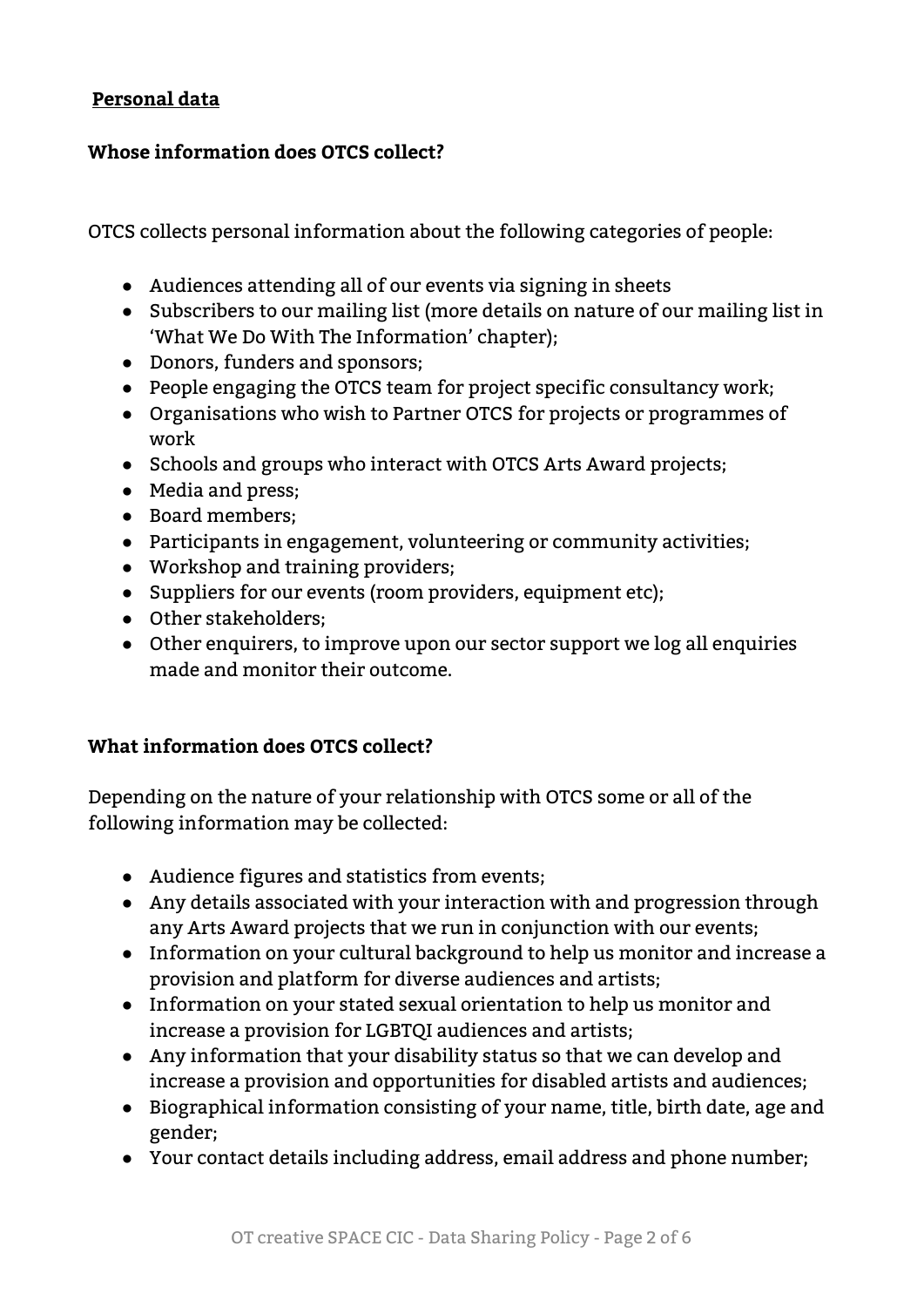- Information about the admission and event tickets you have bought/reserved;
- Information about your relationship with our team, specifically any past collaborations so that we can declare any conflicts of interest on future projects;
- Your current interests and preferences;
- Your professional history with OTCS and any of its associate projects;
- Access and dietary requirements;
- Relevant medical information;
- Occupation and professional activities;
- Film or photography of our events and activities;
- Records of donations or transactions;
- Attendance at events.

# **How does OTCS collect the information?**

Information is collected under the following circumstances:

- Eventbrite: By booking for an event via OTCS Eventbrite channel, you consent to the collection, retention and use of your personal information in accordance with the terms outlined below: [Eventbrite](https://www.eventbrite.co.uk/support/articles/en_US/Troubleshooting/eventbrite-terms-of-service?lg=en_GB) terms of service & [Eventbrite](https://www.eventbrite.co.uk/support/articles/en_US/Troubleshooting/eventbrite-privacy-policy?lg=en_GB) Privacy Policy
- Becoming a supporter by making a donation;
- Providing information via surveys and evaluation activities;
- Completing a photography or film consent form;
- Taking part in a participatory project;
- Through personal contact with a staff member;
- From publicly available sources;
- Enrolling on to an engagement, volunteering, or community programme;
- Applying to participate in and/or seek commissioning support from one of our projects.

# **What does OTCS do with the information?**

OTCS will process your personal data for our legitimate business interests and for the performance of your contract with the organisation.

OTCS uses the following platforms to gather information and help it to do the following:

- Provide and manage our services, such as attendance at events or workshops
- Inform our business decisions, such as strategic projects designed to cultivate the evolution of the work OTCS does;
- Manage contact with, and provide information to our funders and stakeholders;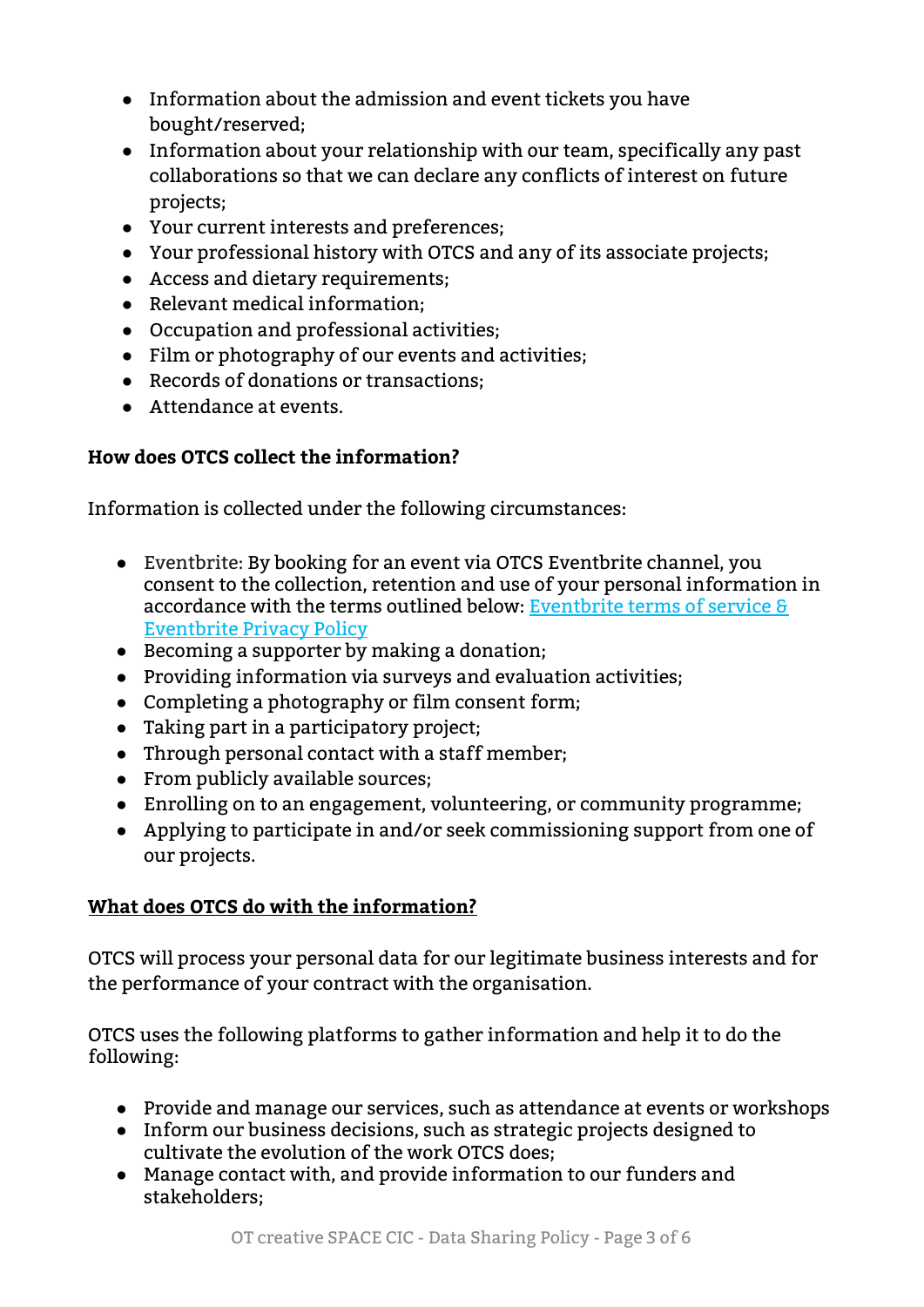- Communicate with our audiences about our news, and updates;
- Administer payments and purchases;
- Administer commissioning funds;
- Deliver bespoke mentoring and administrative support;
- Understand who our audiences are to improve our services, or to provide information to funders or partners;
- Provide an appropriate environment, or level of support to participants in our engagement, community or volunteering programmes;
- Respond to emergency situations appropriately for our visitors.

When you provide OTCS with your contact details, you will be asked whether you wish to receive any further communications from the organisation. OTCS will only communicate with you if:

- You give us your consent to;
- OTCS is contractually obliged to. For example, where it needs your data to fulfil a contract with you;
- OTCS need to out of legal compliance. For example, where the law requires the organization to (such as with HR records);
- There is a legitimate interest. For example, where OTCS requires your data to pursue a legitimate interest in a way which might reasonably be expected as part of running the business and which does not impact your rights, freedoms or interests.

OTCS may still use your personal information in the following situations, which are likely to be rare:

- Where OTCS needs to protect your interests (or someone else's interests);
- Where it is needed in the public interest or for official purposes.

OTCS will ensure that all personal data you supply is held safely and securely and in accordance with data protection and privacy laws, including the new General Data Protection Regulation (GDPR).

# **OTCS does not sell or otherwise transfer personally identifiable information to any third parties unless you have consented to this or this is permitted by law.**

OTCS will store your information for a period of time depending upon the nature of your interaction with OTCS. Information on artistic output, audience statistics and evaluative reports will be held indefinitely. Personal data will be held for a period of two years after the working relationship has ended.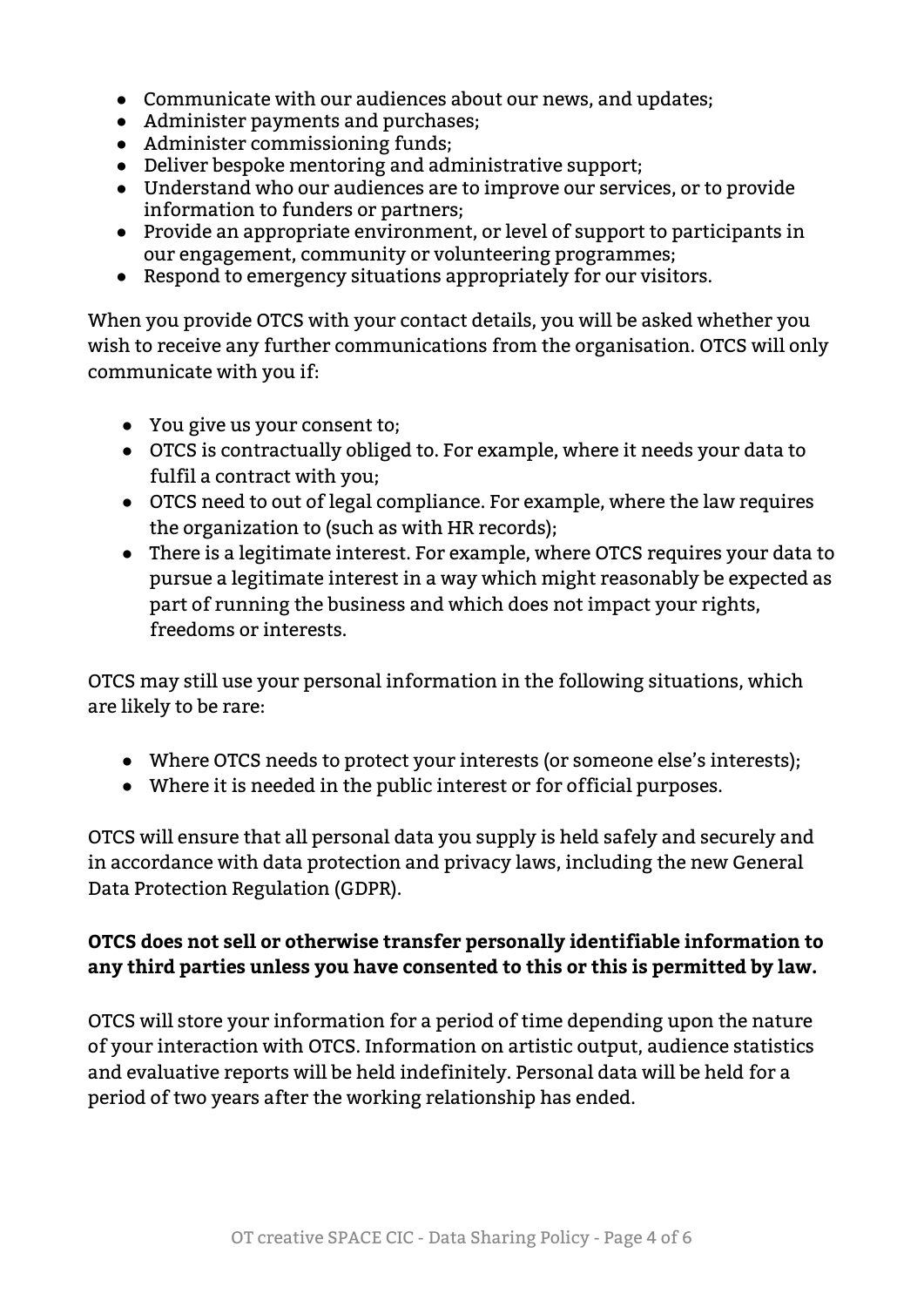Once your data has been deleted OTCS will not inform you that this has taken place and should you interact with OTCS after the deletion of your data the organisation will hold it for another two years after the completion of the relationship.

## **What are your rights in connection with your personal information?**

Under certain circumstances, by law you have the right to:

- Request access to your personal information (commonly known as a "data subject access request"). This enables you to receive a copy of the personal information OTCS holds about you and to check that the organisation is lawfully processing it.
- Request correction of the personal information that OTCS holds about you. This enables you to have any incomplete or inaccurate information held about you corrected.
- Request erasure of your personal information. This enables you to ask OTCS to delete or remove personal information where there is no good reason for the organisation continuing to process it. You also have the right to ask OTCS to delete or remove your personal information where you have exercised your right to object to processing.
- Object to processing of your personal information where OTCS are relying on a legitimate interest (or those of a third party) and there is something about your particular situation which makes you want to object to processing on this ground. You also have the right to object where the organisation is processing your personal information for direct marketing purposes.
- You will not have to pay a fee to access your personal information (or to exercise any of the other rights). However, OTCS may charge a reasonable fee if your request for access is clearly unfounded or excessive. Alternatively, the organisation may refuse to comply with the request in such circumstances.
- OTCS may need to request specific information from you to help confirm your identity and ensure your right to access the information (or to exercise any of your other rights). This is another appropriate security measure to ensure that personal information is not disclosed to any person who has no right to receive it.